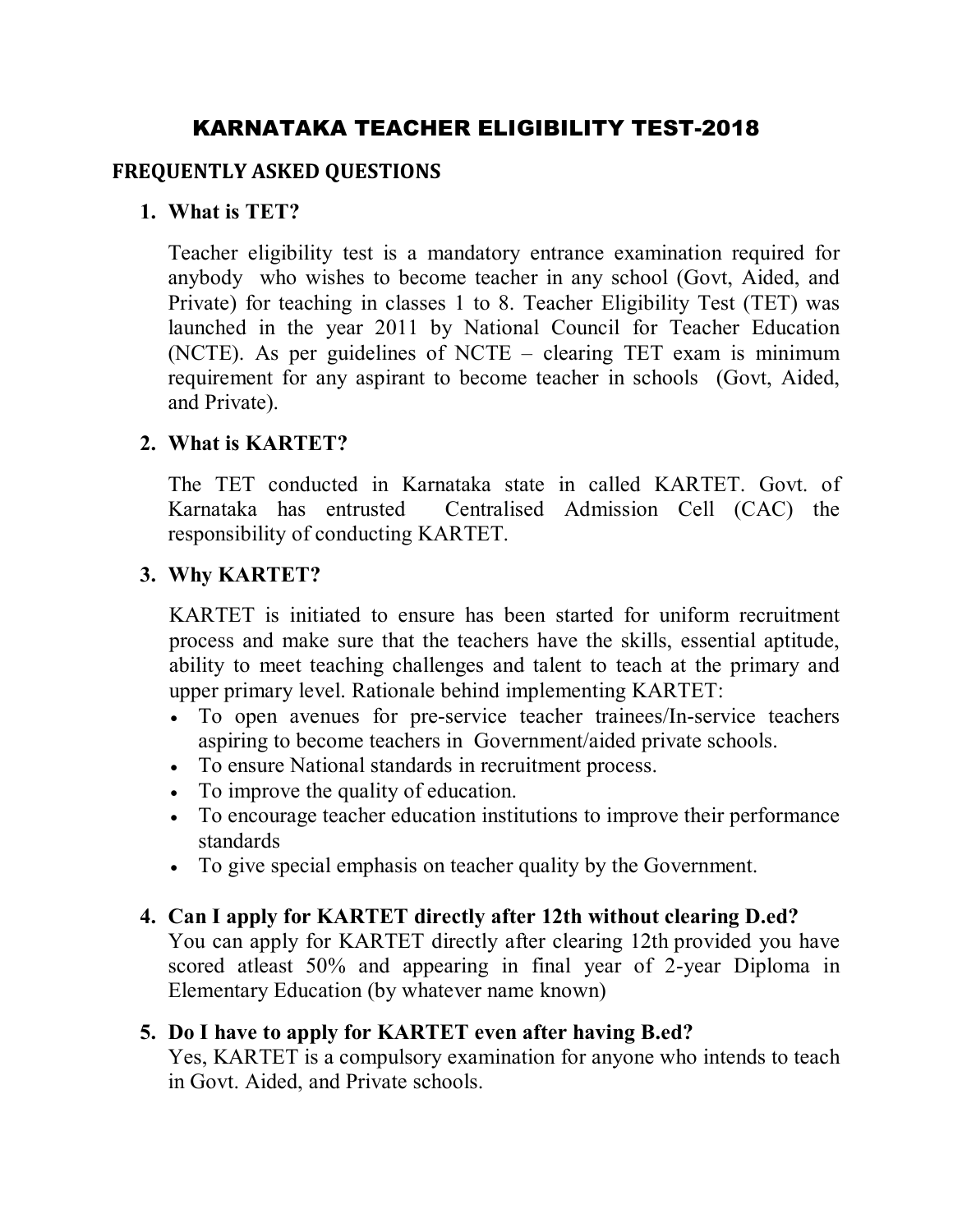### **6. Do I have to apply for Competitive entrance exam after clearing KARTET?**

Yes, you have to apply for Competitive examination even after clearing KARTET, as KARTET is a eligibility criteria for appointment and do not conform right for the candidates to claim employment.

#### **7. Am I eligible for KARTET with D.Ed as qualification?**

Yes, you are eligible to apply for KARTET exam.

#### **8. I am in B.Sc Final year can I apply for KARTET?**

No, you cannot apply for KARTET exam.

#### **9. Can I write KARTET exam having completed B.Ed and MA with 55%?**

Yes, you are eligible to take the KARTET exam.

#### **10.What is the maximum age limit for KARTET?**

There is no age limit to appear for KARTET exam

## **11.I am not a citizen of India; can I apply for KARTET exam?**

No, only Indian citizens can apply.

## **12. I've not done B.Ed. Am I eligible to write KARTET with B.E(IT) qualification?**

No, you are not eligible to write KARTET exam.

#### **13.Is there any negative marking in KARTET?**

No, there is no negative marking.

#### **14.What is the validity of the KARTET certificate?**

KARTET certificate will be valid only for 7 years.

#### **15.How many times can I take the KARTET exam?**

There is no restriction on the number of attempts. You can appear for KARTET examination any number of times to improve your score.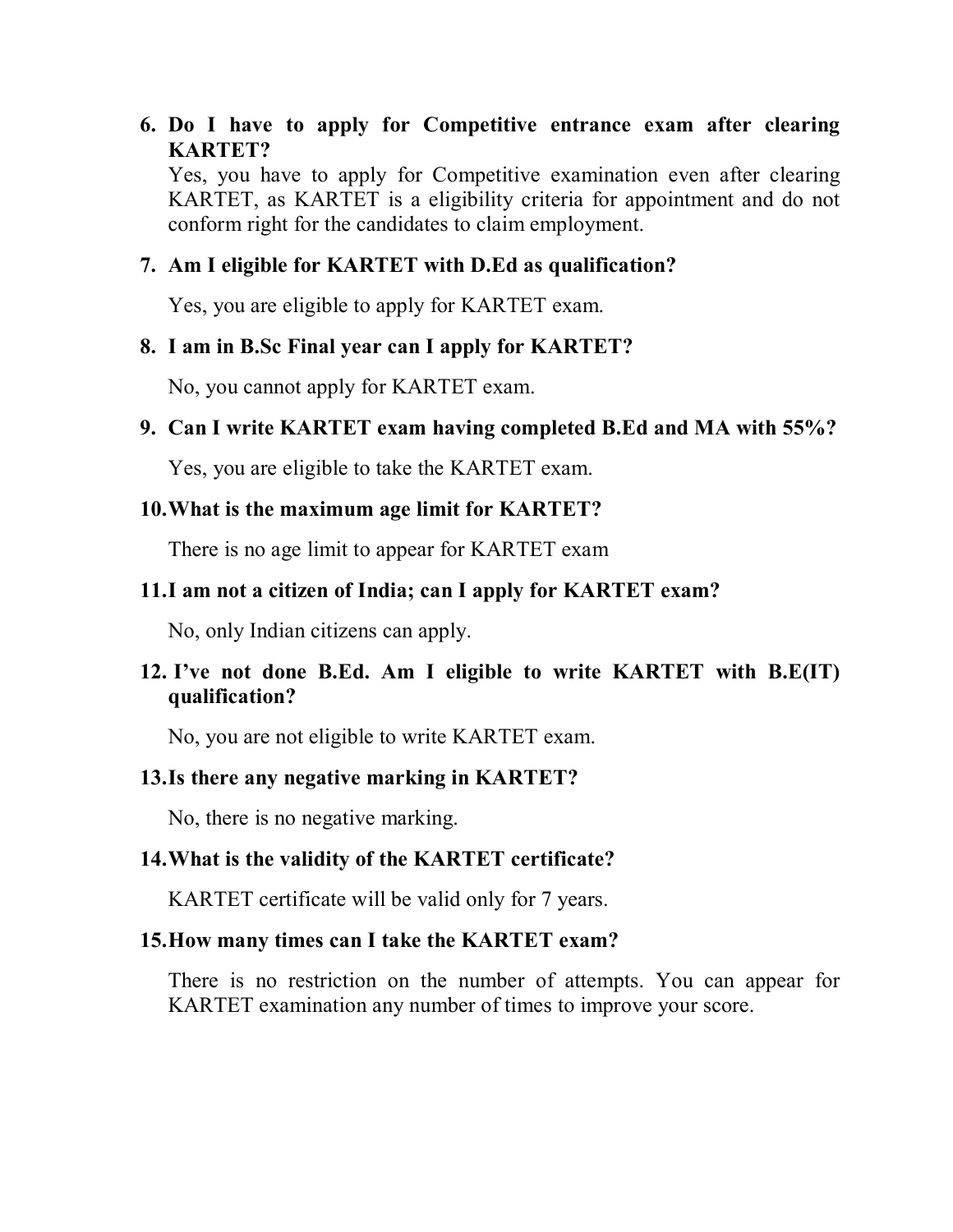### **16. What is the passing percentage for students belonging SC/ST/OBC category?**

The passing percentage for KARTET exam is 60% for all and 55% for SC, ST, C1 and physically challenged.

#### **17.What is the syllabus of KARTET?**

You can view the detailed syllabus of KARTET on the following link: [www.schooleducation.kar.nic.in.](http://www.schooleducation.kar.nic.in.)

### **18.What are KARTET eligibility criteria?**

The eligibility for KARTET is mentioned in the following link:

#### [www.schooleducation.kar.nic.in](http://www.schooleducation.kar.nic.in)

## **19. Is TET compulsory for Physical Education Teachers and Craft Teachers?**

As of now TET is not prescribed for Physical Education Teachers and Craft Teachers.

### **20.How is Centralised admission cell related to KARTET?**

Centralised Admission Cell(CAC) is the Examination Authority to conduct the KARTET exam in Karnataka.

## **21.What is the role of KARTET in recruitment of a teacher?**

KARTET clearance is compulsory for candidates who wish to teach in schools. However, clearing the exam doesn't guarantee a teaching job. There are many other factors which decides recruitment of teachers.

#### **22.Will I be provided with KARTET study material?**

No. But previous years question papers are available in the website.

## 23.**How do I apply online for KARTET 2018?**

Visit [www.schooleducation.kar.nic.in](http://www.schooleducation.kar.nic.in) and read the instructions carefully; Below the page you will find the link for online application.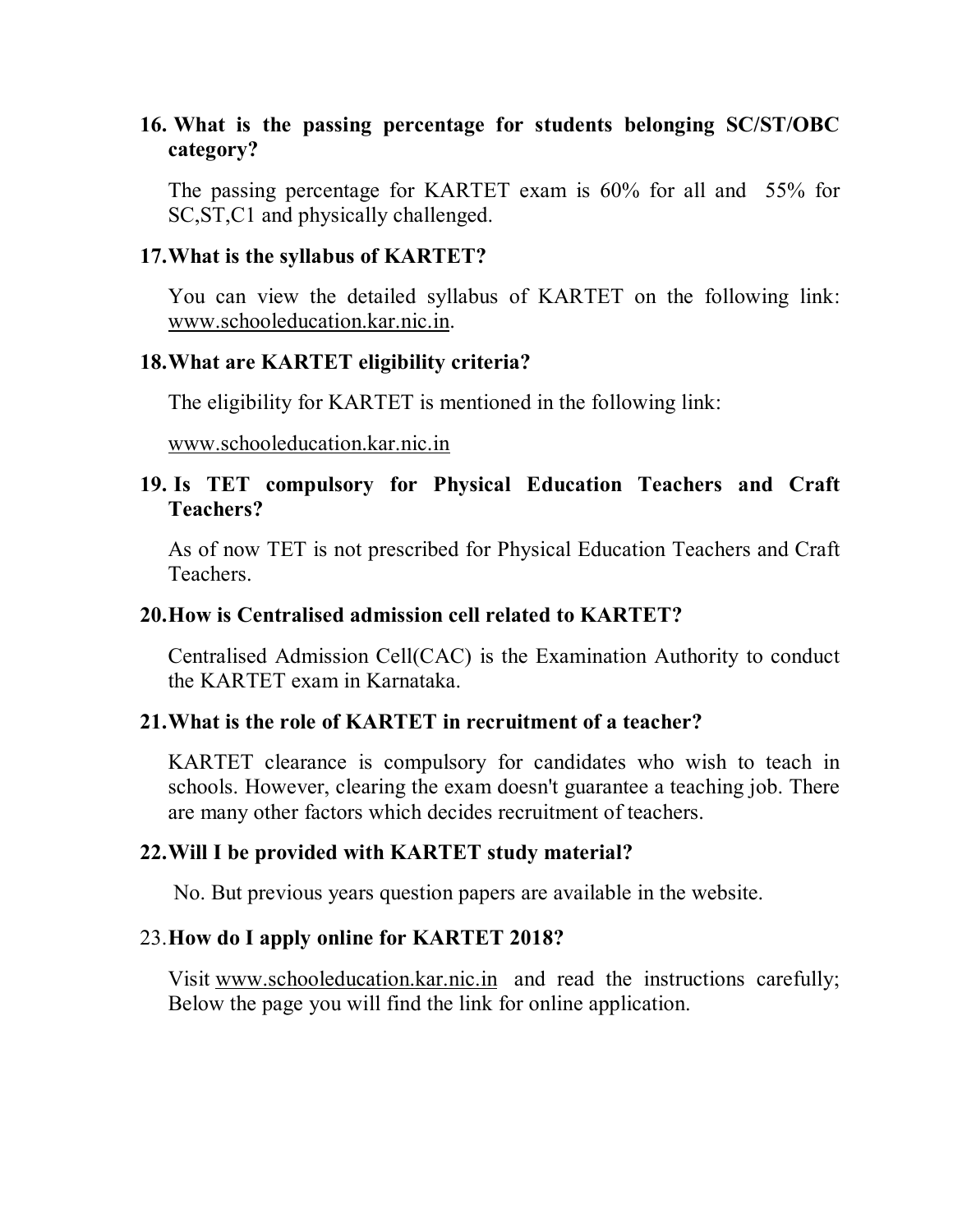### 24.**What is the eligibility criteria for KARTET 2018?**

Visit [www.schooleducation.kar.nic.in](http://www.schooleducation.kar.nic.in) and see the minimum eligibility rules for both the papers.

#### 25. **When will we get our KARTET admit card?**

The candidates can download the admission ticket online from 23<sup>rd</sup> Jan 2019 till the date of examination.

#### 26. **What is the date of examination?**

03<sup>rd</sup> Feb 2019

#### **27. What is the mode of conduct for KARTET examination?**

KARTET is conducted Offline (Pen & OMR Answer Script)

#### **28. What is the applicability of KARTET?**

The KARTET shall apply to all teachers who seek employment in all schools (Govt, Aided, unaided and all recognized schools) in Karnataka. Schools owned and managed by the State Government/local bodies and aided schools shall consider the KARTET conducted by the State Government.

### **29. What is the duration given for online registration of KARTET form?**

The online registration starts from  $5<sup>th</sup>$  Dec 2018 to 25<sup>th</sup> Dec 2018.

#### **30. What is the examination fee for KARTET?**

| <b>CATEGORY</b> | Only Paper $-$ I or II | Both Paper – $\alpha$ II |
|-----------------|------------------------|--------------------------|
| General/OBC     | $Rs.700/-$             | $Rs.1000/-$              |
| SC/ST/C1        | $Rs.350/-$             | $Rs.500/-$               |

#### **Note : Physically Challenged candidates are exempted from Examination Fee.**

#### **31. What are the qualifying marks and award of KARTET certificate?**

The candidates appearing in KARTET will be issued Marks Statement. The Candidates securing 60% , (55 % for SC,ST ,C1 and PH) and above marks will be issued Eligibility Certificate.